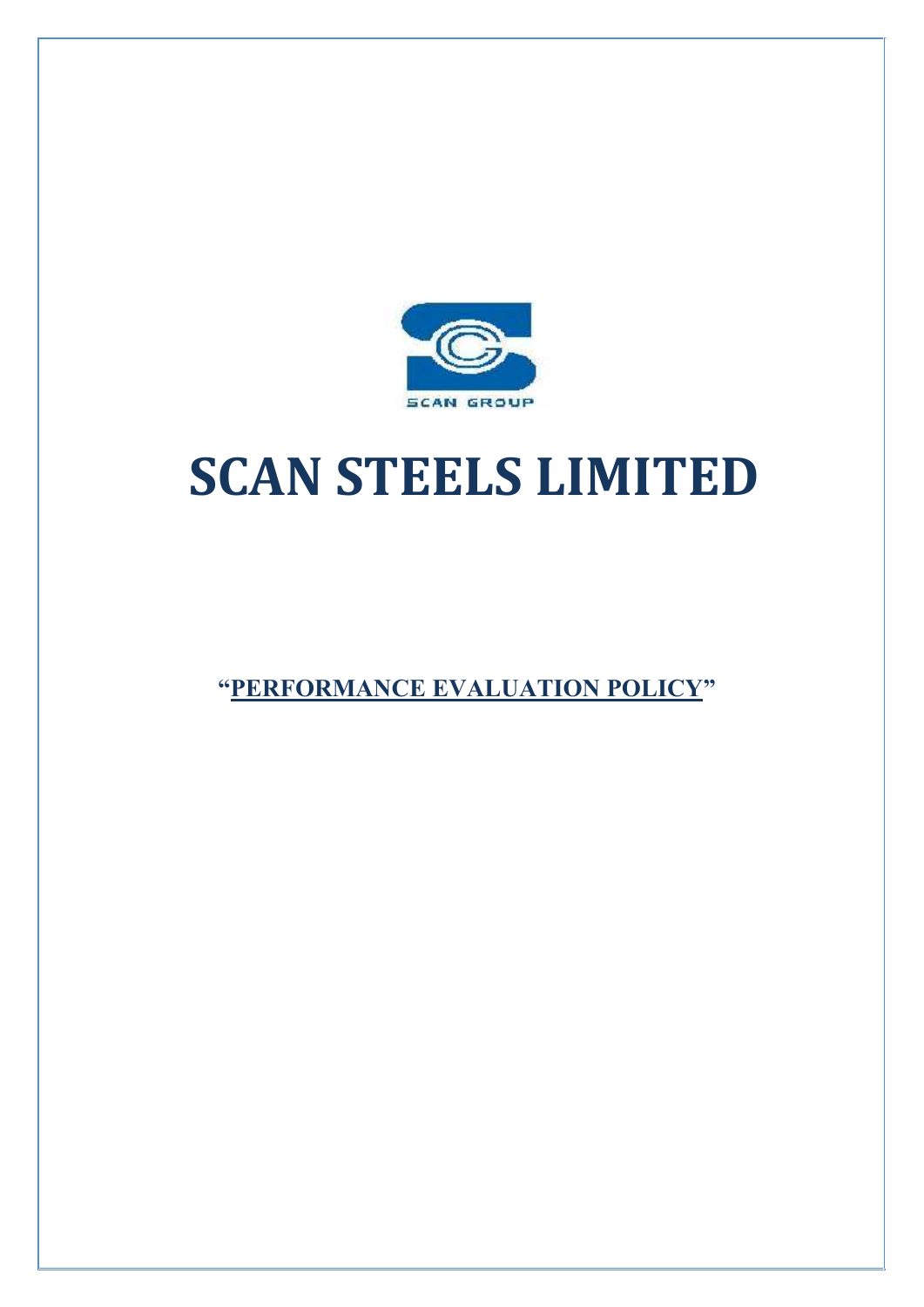*The following "Performance Evaluation Policy" is for the use to the Board of Directors of SSL ("Company") and is drafted for approval and adoption by the Board as per statutory requirements given at Annex-I.*

#### **INTRODUCTION**

The Company conducts its operations under the overall direction of the Board of Directors within the framework laid down by various statutes, more particularly by the Companies Act, 2013; the Articles of Association, SEBI (Listing Obligations and Disclosure Requirements) Regulations, 2015, internal code of conduct and policies formulated by the Company for its internal execution.

The Company's Board of Directors is dedicated to act in good faith; exercise their judgment on an informed basis and in the best interest of the company and its stakeholders. Accordingly, the present policy for performance evaluation is being put into place in accordance with the requirements of section 178 of the Companies Act, 2013 which provides that a policy is to be formulated and recommended to the Board, setting the criteria, based on which the performance of every director including the performance of the Board as a whole shall be assessed by the Board of Directors of the Company. Such an evaluation procedure will provide a fine system of checks and balances on the performance of the directors and will ensure that they exercise their powers in a rational manner.

With an aim to maintain a proactive and effective Board, the Board is committed to a continuing process of recommending and laying down the criteria to evaluate the performance of the entire Board of the Company.

As one of the most important functions of the Board of Directors is to oversee the functioning of Company's top management, this Board Performance Evaluation process aims to ensure that individual directors ("Directors") and the Board of Directors of the Company ("Board") as a whole work efficiently and effectively in achieving Company's objectives. This policy aims at establishing a procedure for the Board to conduct periodic evaluation of its own performance and of its committees and individual directors**.** Hence it is important that every individual Board Member effectively contributes in the Board deliberations.

## **EFFECTIVENESS OF THE BOARD**

The overall effectiveness of the Board shall be measured on the basis of the ratings obtained by each Director and accordingly the Board shall decide the Appointments, Re-appointments and Removal of the non-performing Directors of the Company. It will be ensured that the remuneration is determined in such a way there exists a fine balance between fixed and incentive pay.

# **RESPONSIBILITY OF BOARD/ INDEPENDENT DIRECTOR**

It shall be the duty of the Company to organize the evaluation process and accordingly conclude the steps required to be taken. The evaluation process will be used constructively as a system to improve the directors' and committees' effectiveness, to maximize their strength and to tackle their shortcomings.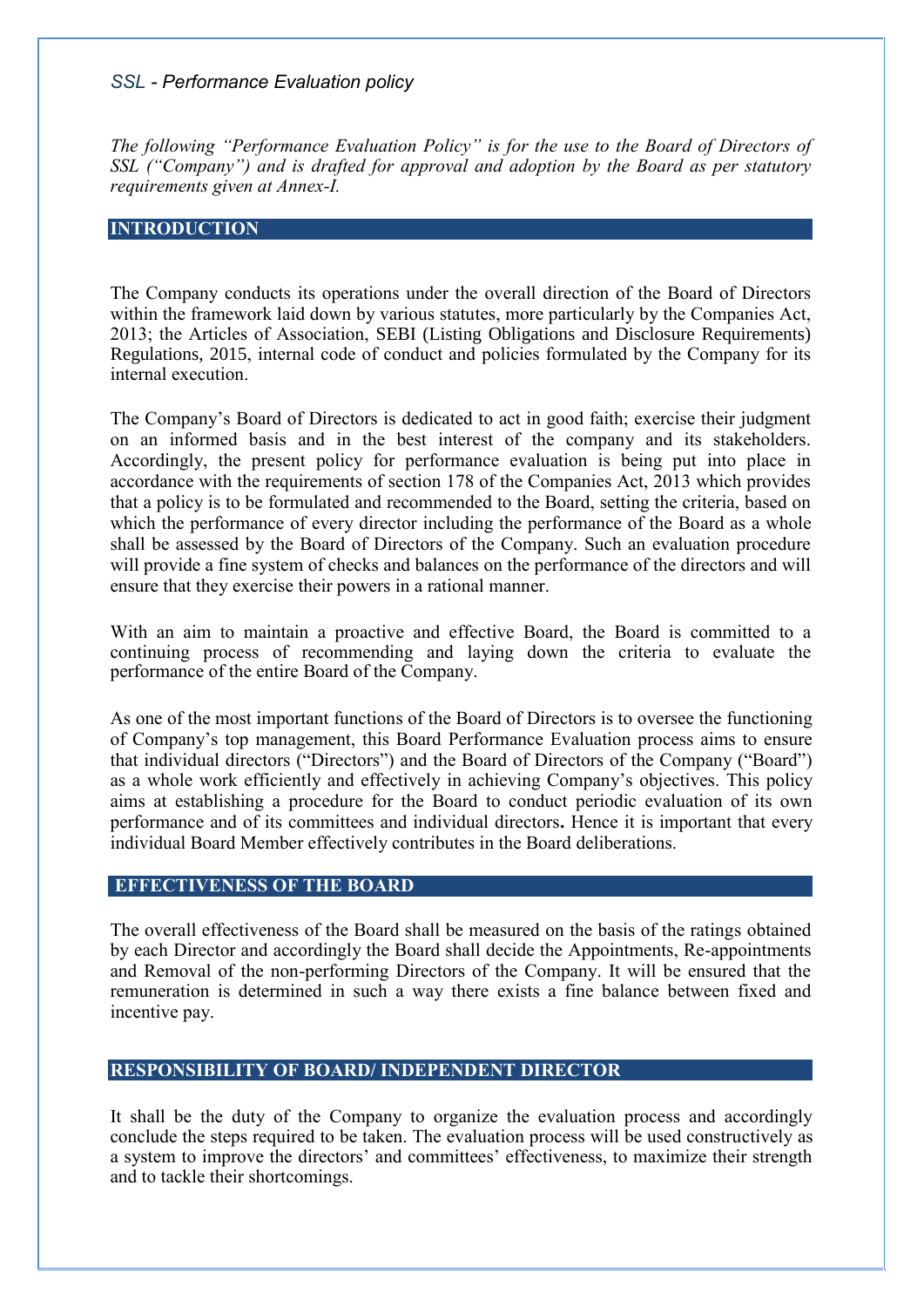# *The Board of Directors shall undertake the following activities on an annual basis:*

- I. Review the various strategies of the Company and accordingly set the performance objectives for directors, consistent with the varying nature and requirements of Company's business.
- II. The Board as a whole shall discuss and analyze its own performance during the year together with suggestions for improvement thereon, pursuant to the performance objectives.

In conformity with the requirement of the Act, the performance evaluation of all the independent directors shall be done by the entire Board of Directors, excluding the director being evaluated.

Independent Directors are required to evaluate the performance of non - independent directors and Board as a whole. The independent directors of the Company shall hold at least one meeting in a year to exercise the functions as mentioned in Act and its applicable Schedules.

## **EVALUATION FACTORS**

*The Board of Directors shall take into consideration the following parameters for the purpose of evaluating the performance of a particular director:*

In respect of each of the evaluation parameters, various descriptors have been provided to assist with the evaluation process in respect of performance of Board itself, and of its committees and individual directors, as such evaluation factors may vary in accordance with their respective functions and duties. The evaluation scale is a simple three point scale i.e. Below Expectations (1), Meets Expectations (2) and Surpasses Expectations (3).

Appraisal of each Director of the Company by the other Directors shall be based on the criteria as mentioned herein below.

## *Rating Scale*

| <b>Scale</b> | Performance                   |
|--------------|-------------------------------|
|              | <b>Surpasses Expectations</b> |
|              | <b>Meets Expectations</b>     |
|              | <b>Below Expectations</b>     |

The Company has chosen to adopt the following Board Performance Evaluation Process:

## **INDEPENDENT DIRECTORS**

Some of the specific issues and questions that should be considered in the performance evaluation of an Independent Director, (the exercise in which the concerned director being evaluated shall not be included) are set out below: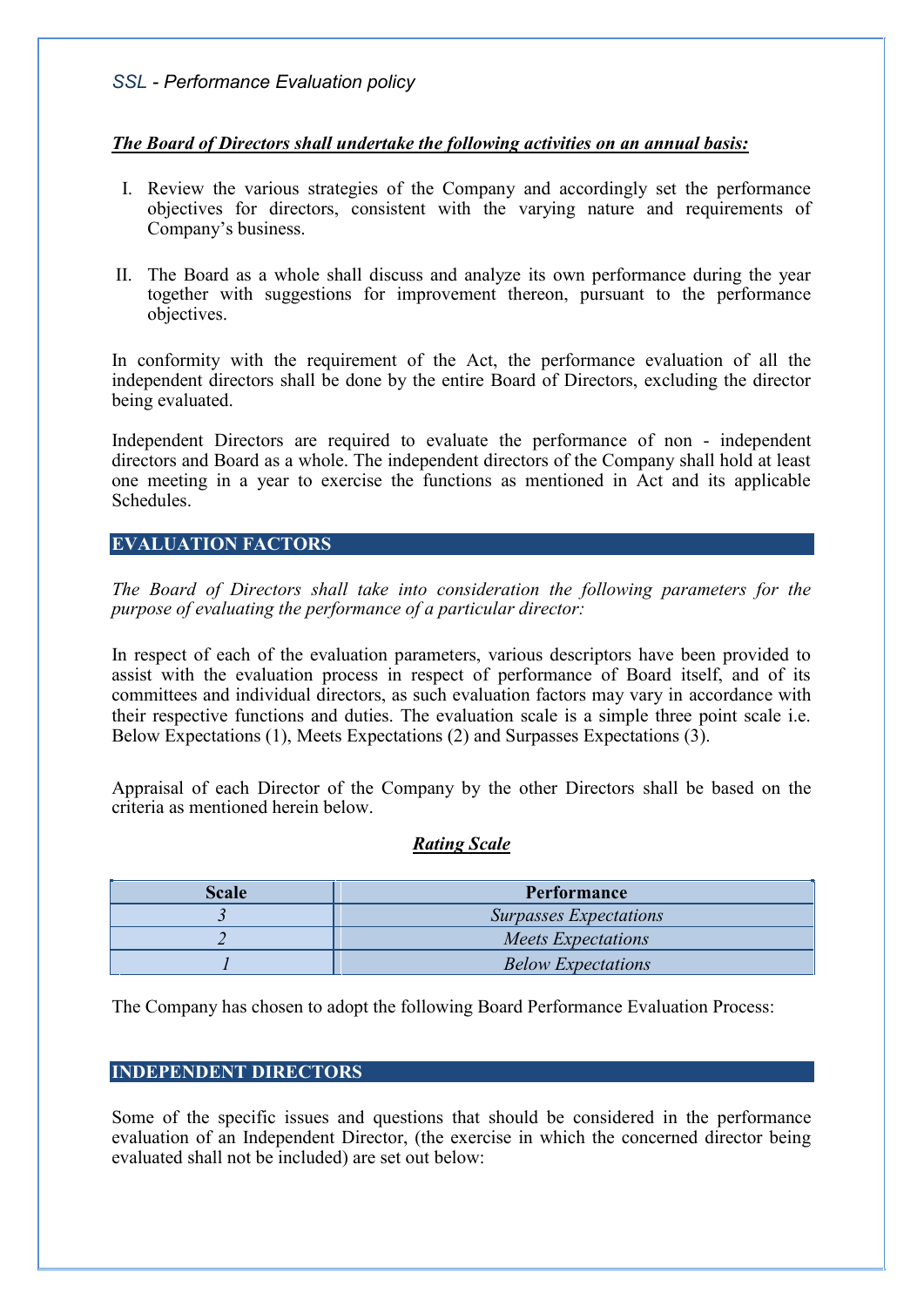| <b>S. No.</b> | <b>Assessment Criteria</b>                                                                                                                               |
|---------------|----------------------------------------------------------------------------------------------------------------------------------------------------------|
|               |                                                                                                                                                          |
| 1.            | Attendance and participations in the Meetings and timely inputs on the<br>minutes of the meetings                                                        |
| 2.            | Adherence to ethical standards & code of conduct of Company and<br>disclosure of non – independence, as and when it exists and disclosure of<br>interest |
| 3.            | Raising of valid concerns to the Board and constructive contribution to<br>resolution of issues at meetings                                              |
| 4.            | Interpersonal relations with other directors and management                                                                                              |
| 5.            | Objective evaluation of Board's performance, rendering independent,<br>unbiased opinion                                                                  |
| 6.            | Understanding of the Company and the external environment in which it<br>Operates and contribution to strategic direction.                               |
| 7.            | Safeguarding interest of whistle-blowers under vigil mechanism and<br>Safeguard of confidential information                                              |

Based on the above criteria each of the Independent Directors has to be assessed by the other directors (including other Independent Directors) by giving a rating of Surpasses Expectations (3) or Meets Expectations (2) or Below Expectations (1). The total of the ratings so awarded will be averaged over the number of persons who have awarded the rating.

Assistance in conducting the process of evaluation shall be provided by a person as authorized by the Board and for this purpose, such person shall report to Board.

# **NON – INDEPENDENT DIRECTORS / MD / WTD**

Some of the specific issues and questions that should be considered in a performance evaluation of Non-Independent Director /WTD/ MD are set out below.

|    | S. No.   Assessment Criteria                                                                   |
|----|------------------------------------------------------------------------------------------------|
|    |                                                                                                |
| 1. | Attendance, participations in the Meetings and timely inputs on the<br>minutes of the meetings |
| 2. | Contribution towards growth of the Company including actual vis-a-vis                          |
|    | Budgeted performance.                                                                          |
| 3. | Leadership initiative, like new ideas and planning towards growth of the                       |
|    | Company and steps initiated towards Branding of the Company                                    |
| 4. | Adherence to ethical standards & code of conduct of Company                                    |
| 5. | Team work attributes and supervising $&$ training of staff members                             |
| 6. | Compliance with policies, Reporting of frauds, violation etc. and                              |
|    | disclosure of interest                                                                         |
| 7. | Safeguarding of interest of whistle blowers under vigil mechanism and                          |
|    | Safeguard of confidential information                                                          |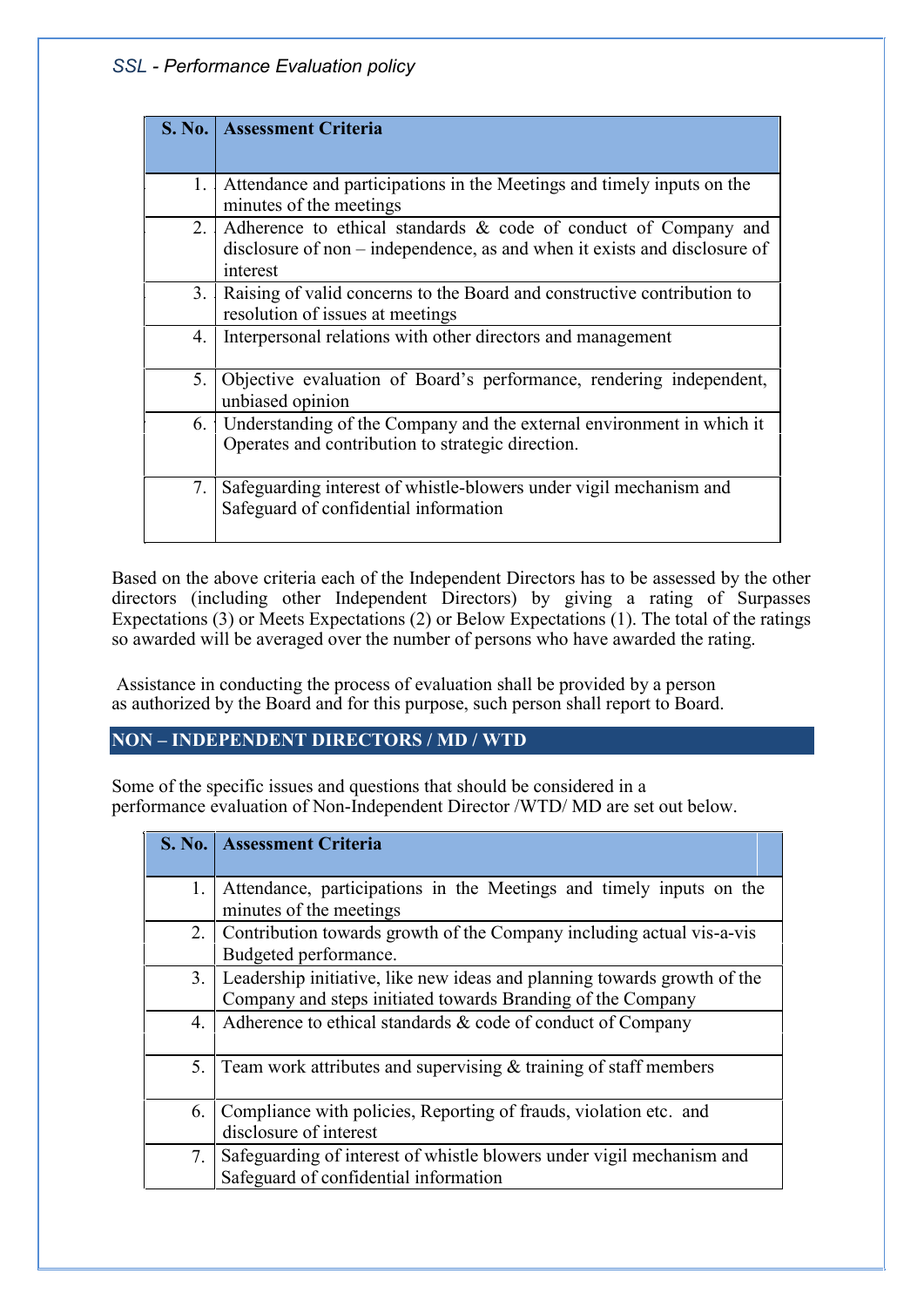Based on the above criteria each of the Non – Independent Directors / MD / WTD has to be assessed by giving a rating of Surpasses Expectations (3) or Meets Expectations (2) or Below Expectations (1). The total number of ratings awarded will be averaged over the number of persons who have awarded the rating.

This process of evaluation shall be done by Independent Directors only. Assistance in handling the process will be provided by a person so authorized by the Board, and for this purpose, the person will report to the Board.

# **BOARD OF DIRECTORS**

 $\frac{1}{2}$ 

Some of the specific issues and questions that should be considered in a performance evaluation of the entire Board by the Independent Directors are set out below:

| Sr. No.         | <b>Assessment Criteria</b>                                                                                                                                                                                                                                                              |
|-----------------|-----------------------------------------------------------------------------------------------------------------------------------------------------------------------------------------------------------------------------------------------------------------------------------------|
|                 | Is the composition of the board appropriate with the right mix of knowledge<br>and skills required to drive organizational performance in the light of future<br>strategy?                                                                                                              |
| $\overline{2}$  | Members of the board meet all applicable independence requirements.                                                                                                                                                                                                                     |
| 3               | The Board of Directors is effective in establishing a corporate environment that<br>promotes timely and effective disclosure, fiscal accountability, high ethical<br>standards and compliance with applicable laws and regulations.                                                     |
| $\overline{4}$  | The Board of Directors is effective in developing a corporate governance<br>structure that allows and encourages the Board to fulfill its responsibilities.                                                                                                                             |
| 5               | The Company's systems of control are effective for identifying material risks<br>and reporting material violations of policies and law and The Board is provided<br>with sufficient information about material risks and problems that affects the<br>Company's business and prospects. |
| 6               | The Board receives regular financial updates and takes all necessary steps to<br>ensure the operations of the organization are sound and reviews the<br>organization's performance in carrying out the stated mission on a regular<br>basis.                                            |
| $\tau$          | Are sufficient numbers of board meetings, of appropriate length, being held to<br>enable proper consideration of issues?                                                                                                                                                                |
| 8               | The information provided to directors prior to Board meetings meets<br>expectations in terms of length and level of detail and Board members come<br>prepared to meetings and ask appropriate questions of management and address<br>issues that might present a conflict of interest.  |
| 9               | Board meetings are conducted in a manner that encourages open<br>communication, meaningful participation, and timely resolution of issues.                                                                                                                                              |
| 10              | The Chairman of the Board effectively and appropriately leads and facilitates<br>the Board meetings and the policy and governance work of the Board.                                                                                                                                    |
| 11              | Nomination and appointment of Board members and their Remuneration follow<br>clearly established procedures using known criteria as laid down by the<br>Nomination and Remuneration Committee.                                                                                          |
| 12              | The Board oversees the role of the independent auditor from selection to<br>termination and has an effective process to evaluate the independent auditor's<br>qualifications and performance (through its Audit Committee).                                                             |
| $\overline{13}$ | Company has a system for Corporate Social Responsibility, Stakeholder<br>Relationships and for prohibition of insider trading                                                                                                                                                           |
| 14              | Company has necessary Committees which are required and these Committees<br>are working effectively                                                                                                                                                                                     |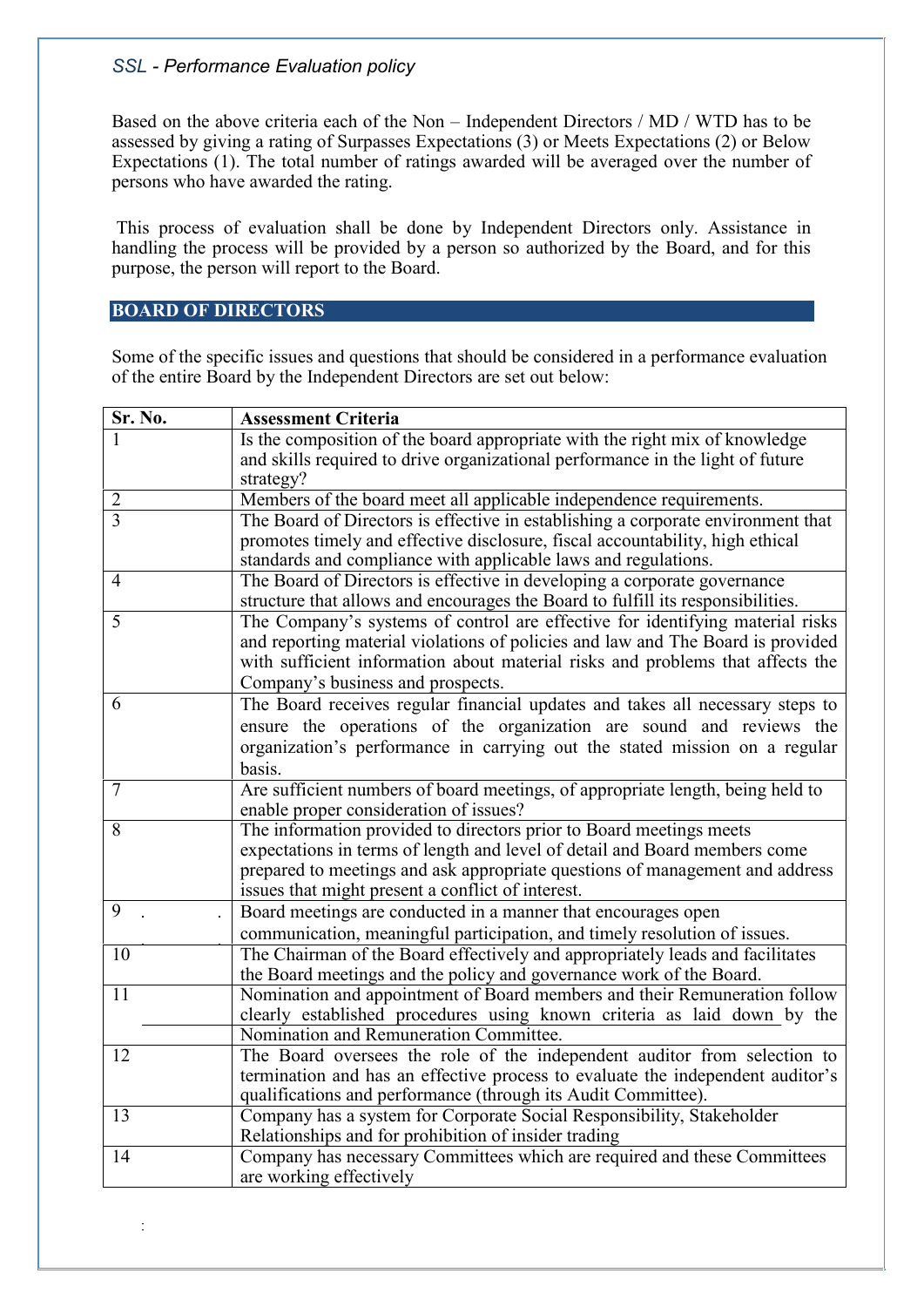Based on the above criteria Board has to be assessed by giving a rating of Surpasses Expectations (3) or Meets Expectations (2) or Below Expectations (1). The total number of the ratings awarded will be averaged over the number of persons who have awarded the ratings.

The process of evaluation shall be done by Independent Directors only. Assistance in the process will be provided by a person so authorized by the Board, and for this purpose the person will report to the Board.

The performance of Committees of Board shall also be reviewed from time to time.

#### **REVIEW**

The performance evaluation process and related tools will be reviewed by the "Nomination and Remuneration Committee" on need basis and the Committee may periodically seek independent external advice in relation to the process.

The, committee may amend the Policy, if required, to ascertain its appropriateness as per the needs of the Company. The Policy may be amended by passing a resolution at a meeting of the Nomination and Remuneration Committee.

# **DISCLOSURE**

**SSL** will disclose details of its Board Performance Evaluation processes in its Board's Report and the key features of this Policy would also be included in the corporate governance statement contained in the annual report of the Company.

Further, the Board's report containing such statement will be made available to shareholders at the general meeting of the Company. The Policy will be available in the public domain i.e. on the website of the Company.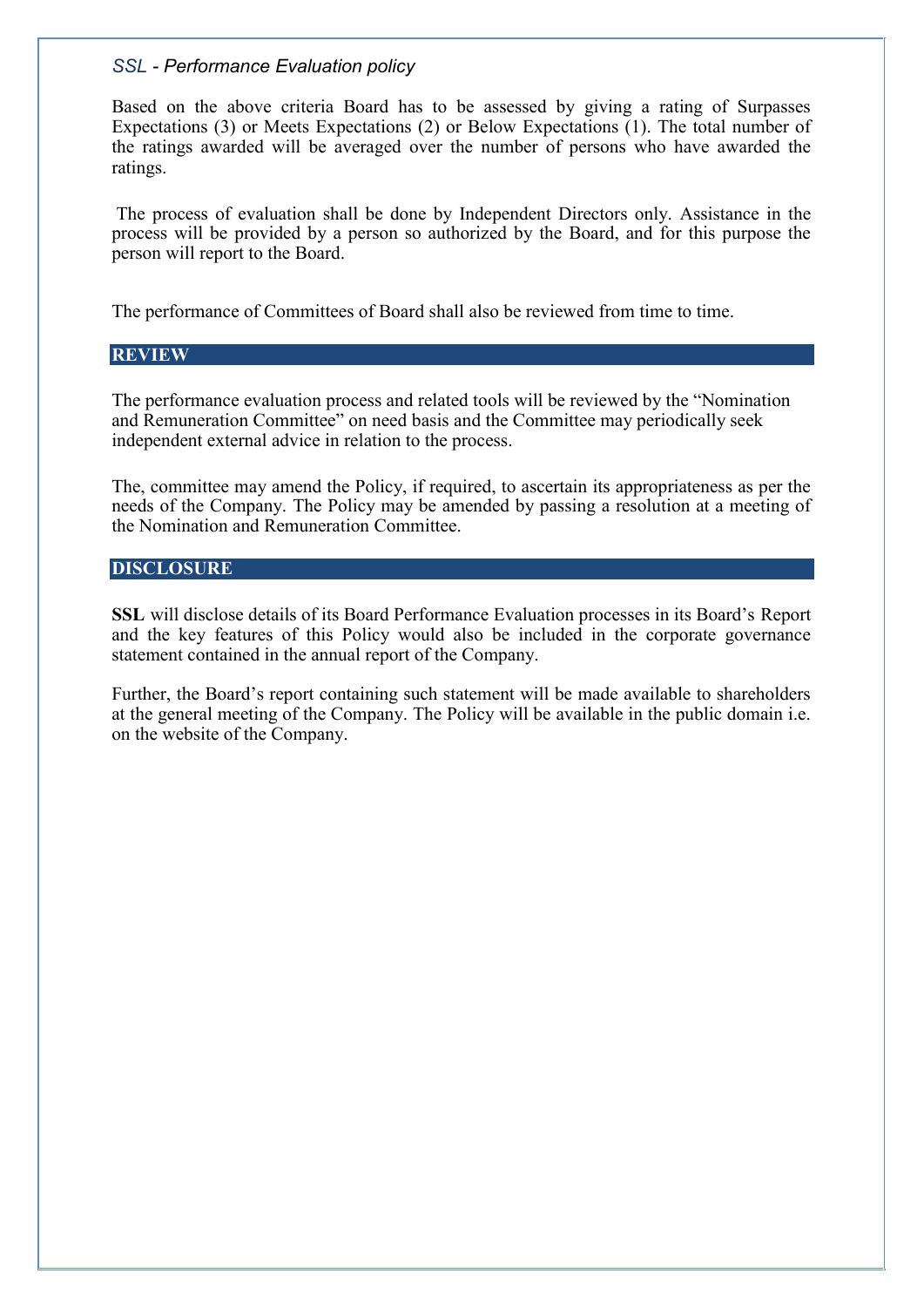ANNEX-I

#### **"Mechanism for Performance Evaluation of Directors" (Legal Framework)**

In an endeavor to safeguard the interest of public at large, the Companies Act, 2013 ('Act') provides that the performance of the board of directors of listed companies and prescribed class of companies must be reviewed regularly against appropriate measures. For this purpose, the Nomination and Remuneration Committee of a company has been obligated under **Section 178 of the Act** to formulate a policy for recommending to the Board of directors of the company, setting the criteria based on which the performance of every director including the performance of the Board as a whole shall be assessed by the Board of Directors of the Company. Based on such performance evaluation, remuneration of directors, key managerial personnel and employees shall be determined. Such an evaluation procedure will provide a fine system of checks and balances on the performance of the directors and will ensure that they exercise their powers in a rational manner. Relevant extracts of Section 178 of the Act reads as follows:

# **Section 178 of Companies Act, 2013**

*"Section 178- Nomination and Remuneration Committee and Stakeholders Relationship Committee*

*…..*

*(2) The Nomination and Remuneration Committee shall identify persons who are qualified to become directors and who may be appointed in senior management in accordance with the criteria laid down, recommend to the Board their appointment and removal and shall carry out evaluation of every director's performance.*

*(3) The Nomination and Remuneration Committee shall formulate the criteria for determining qualifications, positive attributes and independence of a director and recommend to the Board a policy relating to the remuneration for the directors, key managerial personnel and other employees.*

*(4) The Nomination and Remuneration Committee shall, while formulating the policy under sub-section (3) ensure that-*

- *(a) the level and composition of remuneration is reasonable and sufficient to attract, retain and motivate directors of the quality required to run the company successfully;*
- *(b) relationship of remuneration to performance is clear and meets appropriate performance benchmarks; and*
- *(c) remuneration to directors, key managerial personnel and senior management involves a balance between fixed and incentive pay reflecting short and long-term performance objectives appropriate to the working of the company and its goals: Provided that such policy shall be disclosed in the Board's report.…."*

Every listed company and specified class of companies are obliged to constitute Nomination and Remuneration Committee; consisting of three or more non-executive directors out of which not less than one-half shall be independent directors. As per **Rule 6 of Companies (Meetings of Board and its Powers) Rules, 2014,** the board of directors of the following classes of companies shall constitute a Nomination & Remuneration committee of the board: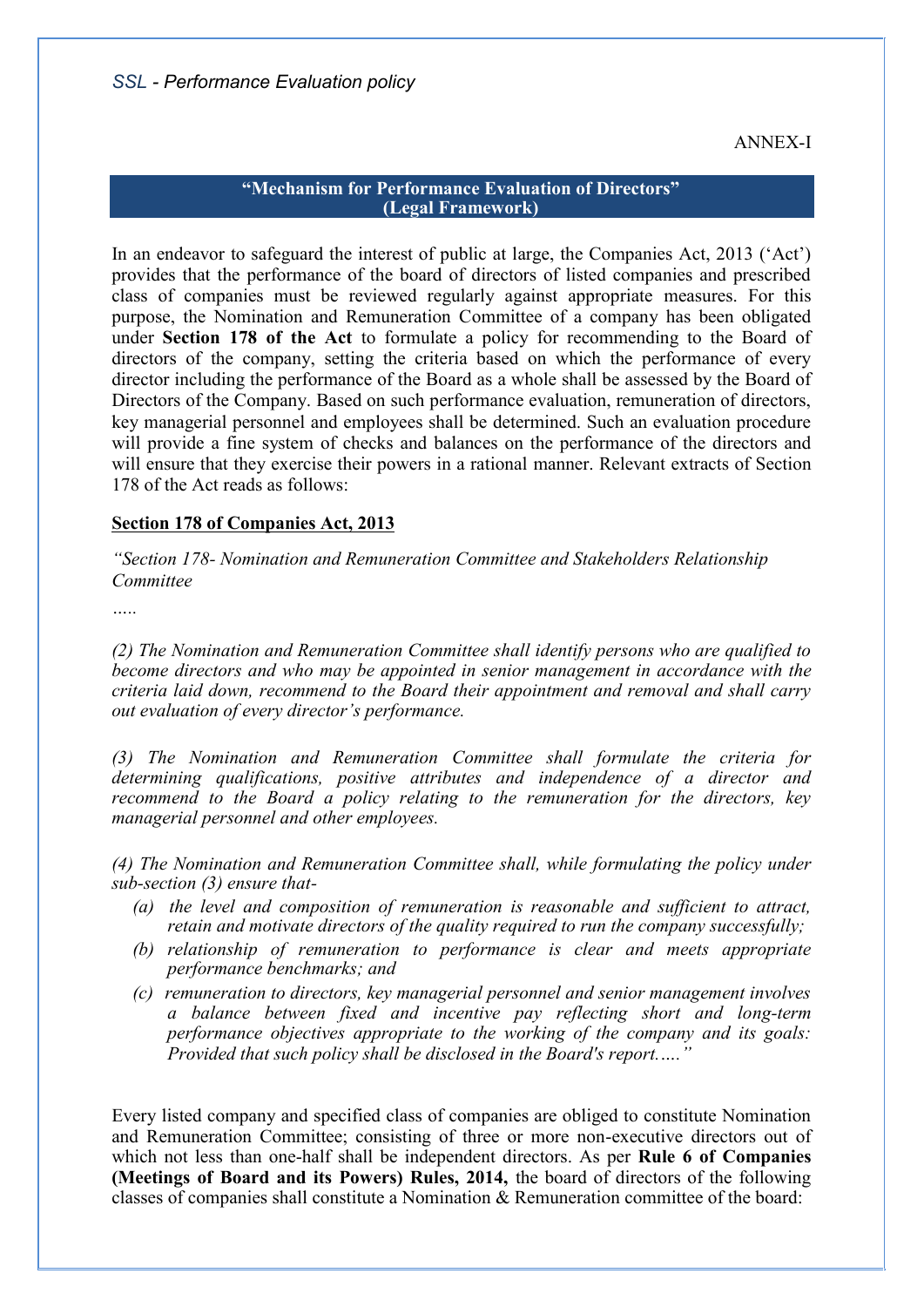(a) Every listed company;

(b) every other public company:

- i. having paid up capital of ten crore rupees or more; or
- ii. having turnover of one hundred crore rupees or more; or
- iii. Which have, in aggregate, outstanding loans or borrowings or debentures or deposits exceeding fifty crore rupees.

The Act, under clause VIII of Schedule IV, casts an obligation on part of the board of directors for evaluating the performance of independent directors. All the directors on the board of a company, except the independent director whose performance is being evaluated, will assess the performance of the independent director. Accordingly, a report of performance evaluation of each independent director of the company would be prepared, which would determine whether to extend or continue the term of appointment of the concerned independent director or not.

Above Clause reads as:

## **Schedule IV to Companies Act, 2013**

## *"Schedule IV- CODE FOR INDEPENDENT DIRECTORS*

……

## *VIII. Evaluation mechanism:*

*(1) The performance evaluation of independent directors shall be done by the entire Board of Directors, excluding the director being evaluated.*

*(2) On the basis of the report of performance evaluation, it shall be determined whether to extend or continue the term of appointment of the independent director."*

The Act, under Schedule IV, prescribes a code of conduct, other functions and duties of independent directors, which strives to raise the bar for standards of performances of independent directors. The spirit of the code of conduct for independent directors and their performance evaluation is that they are expected to adhere to professional conduct and to use their skills and independence for implementing the best corporate governance practices in the interest of shareholders, particularly minority shareholders.

Independent Directors are also duty bound to evaluate the performance of non - independent directors, chairperson of the company and the board as a whole. The Act empowers the independent directors to hold separate meeting without the presence of other directors to assess the performance of Board. In fact, the Act provides under Schedule IV of the Act, that the independent directors of the company **shall** hold at least one meeting in ayear, without the presence of non-independent directors and members of management.

## **Schedule IV to Companies Act, 2013**

*"Schedule IV- CODE FOR INDEPENDENT DIRECTORS*

……